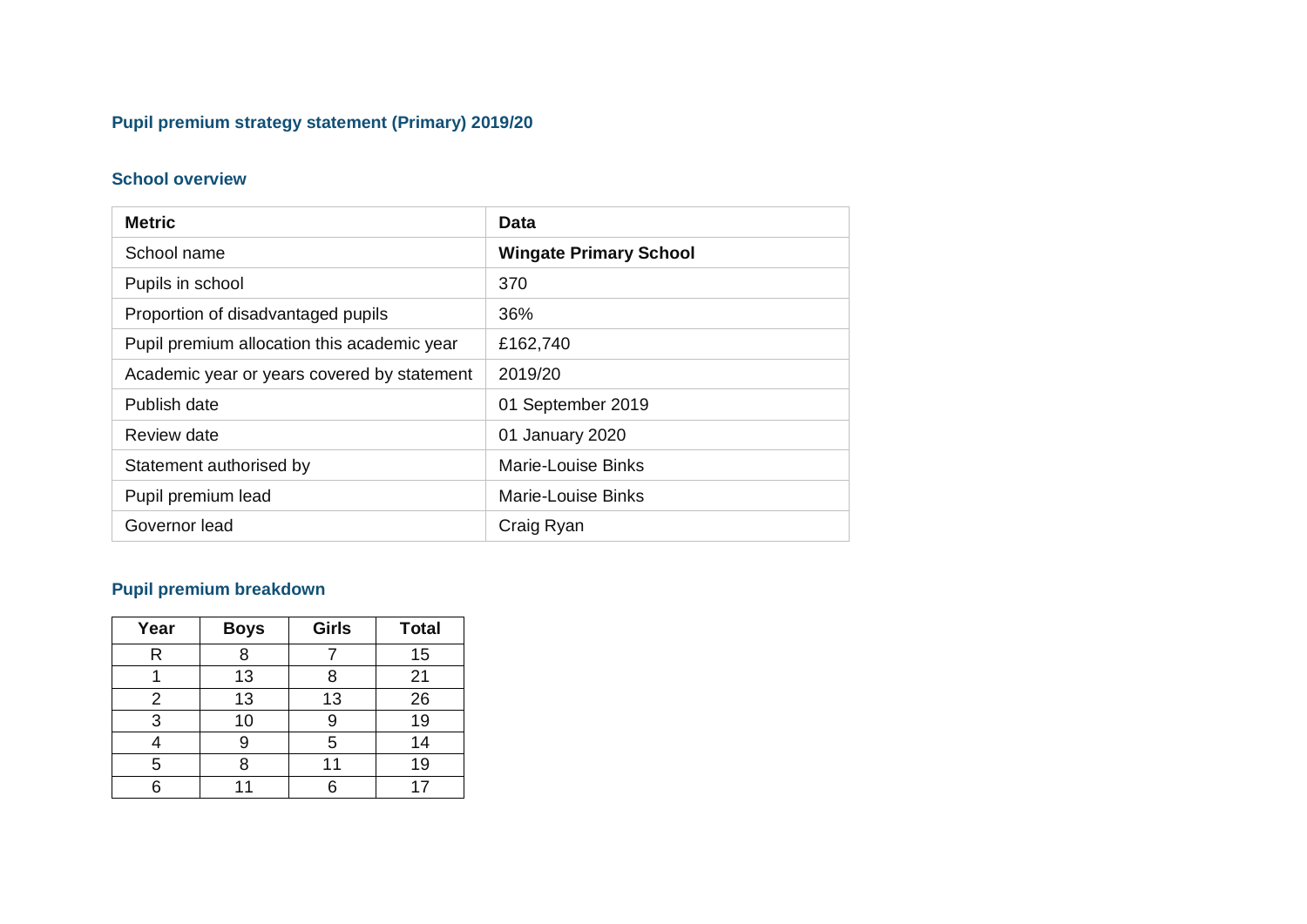## **Disadvantaged pupil progress scores for last academic year**

| <b>Measure</b> | <b>Score</b> |
|----------------|--------------|
| Reading        | $-5.9$       |
| Writing        | $-3.7$       |
| Maths          | $-6.9$       |

## **Disadvantaged pupil performance overview for last academic year**

| <b>Measure</b>                                                                 | <b>Score</b> |
|--------------------------------------------------------------------------------|--------------|
| Meeting expected standard at KS2<br><b>Reading, Writing and Maths combined</b> | 42%          |
| Meeting expected standard at KS2<br><b>Reading</b>                             | 47%          |
| Meeting expected standard at KS2<br><b>Writing</b>                             | 68%          |
| Meeting expected standard at KS2<br><b>Maths</b>                               | 58%          |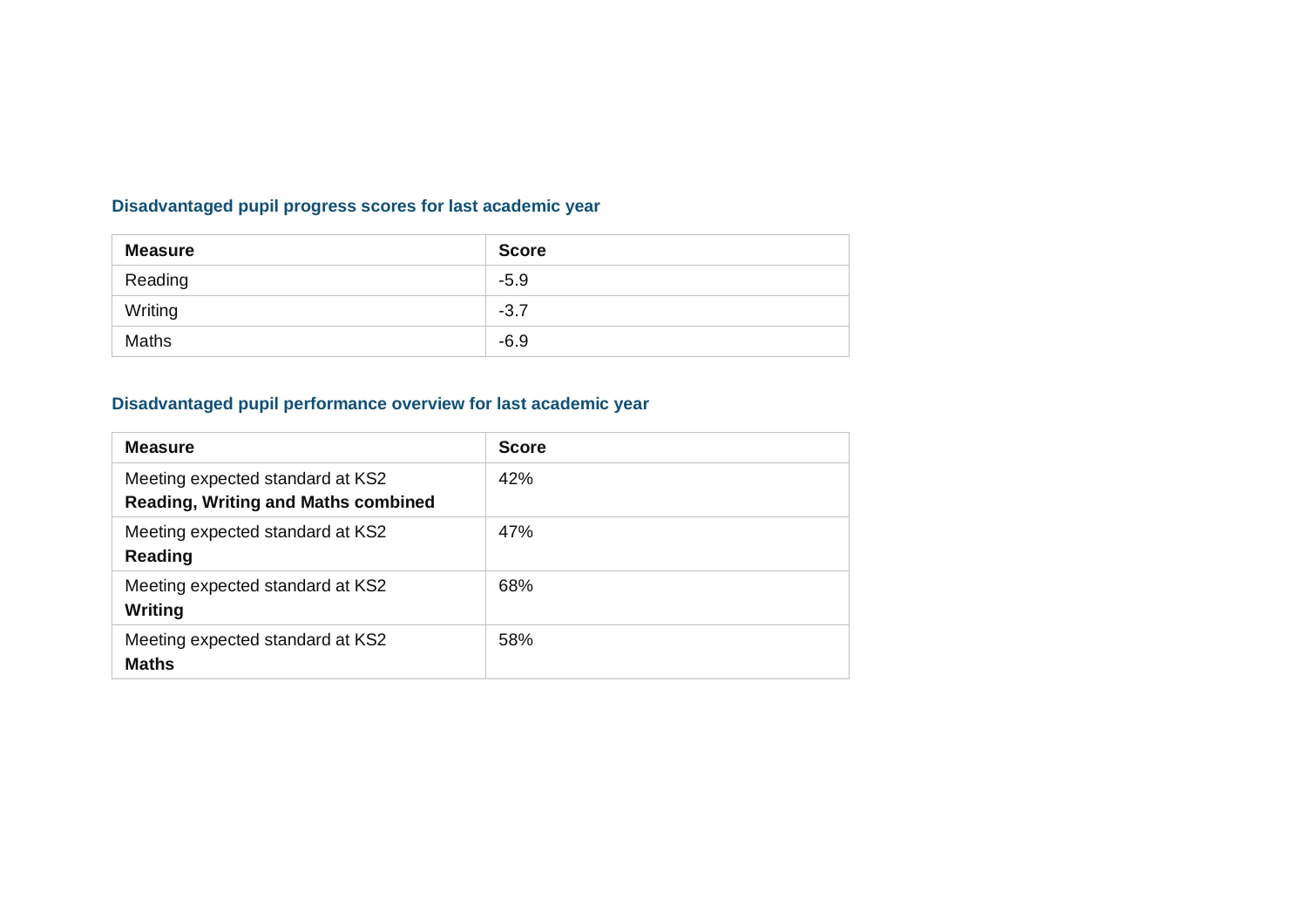#### **Disadvantaged pupil performance overview for last academic year – Y1**

| <b>Measure</b>                    | <b>Score</b> |
|-----------------------------------|--------------|
| Meeting expected standard Reading | 82%          |
| Meeting expected standard Writing | 82%          |
| Meeting expected standard Maths   | 76%          |

#### **Disadvantaged pupil performance overview for last academic year – Y2**

| <b>Measure</b>                    | <b>Score</b> |
|-----------------------------------|--------------|
| Meeting expected standard Reading | 86%          |
| Meeting expected standard Writing | 86%          |
| Meeting expected standard Maths   | 86%          |

#### **Disadvantaged pupil performance overview for last academic year – Y3**

| <b>Measure</b>                    | <b>Score</b> |
|-----------------------------------|--------------|
| Meeting expected standard Reading | 59%          |
| Meeting expected standard Writing | 65%          |
| Meeting expected standard Maths   | 65%          |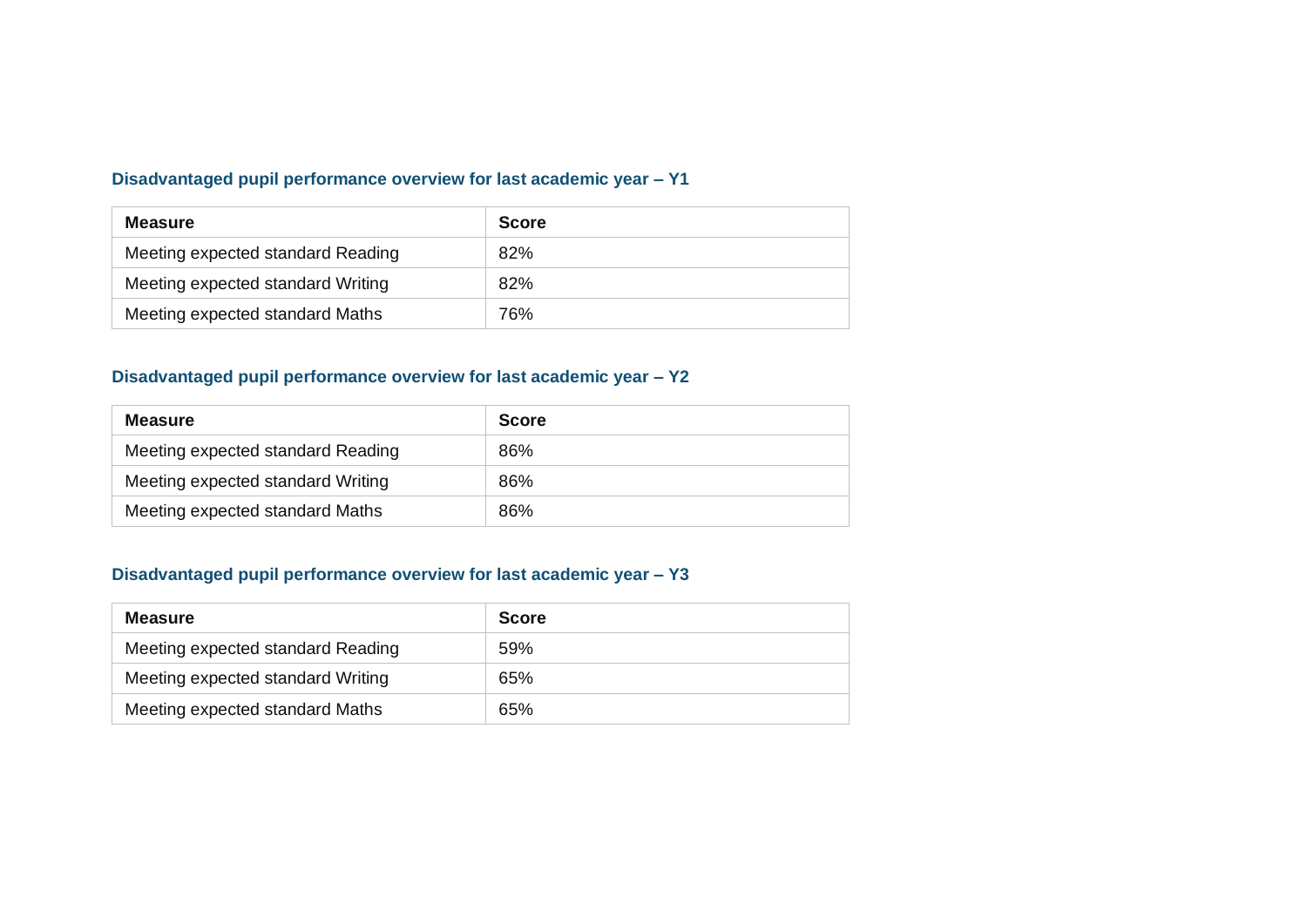### **Disadvantaged pupil performance overview for last academic year – Y4**

| <b>Measure</b>                    | <b>Score</b> |
|-----------------------------------|--------------|
| Meeting expected standard Reading | 75%          |
| Meeting expected standard Writing | 75%          |
| Meeting expected standard Maths   | 75%          |

### **Disadvantaged pupil performance overview for last academic year – Y5**

| <b>Measure</b>                    | <b>Score</b> |  |
|-----------------------------------|--------------|--|
| Meeting expected standard Reading | 75%          |  |
| Meeting expected standard Writing | 75%          |  |
| Meeting expected standard Maths   | 75%          |  |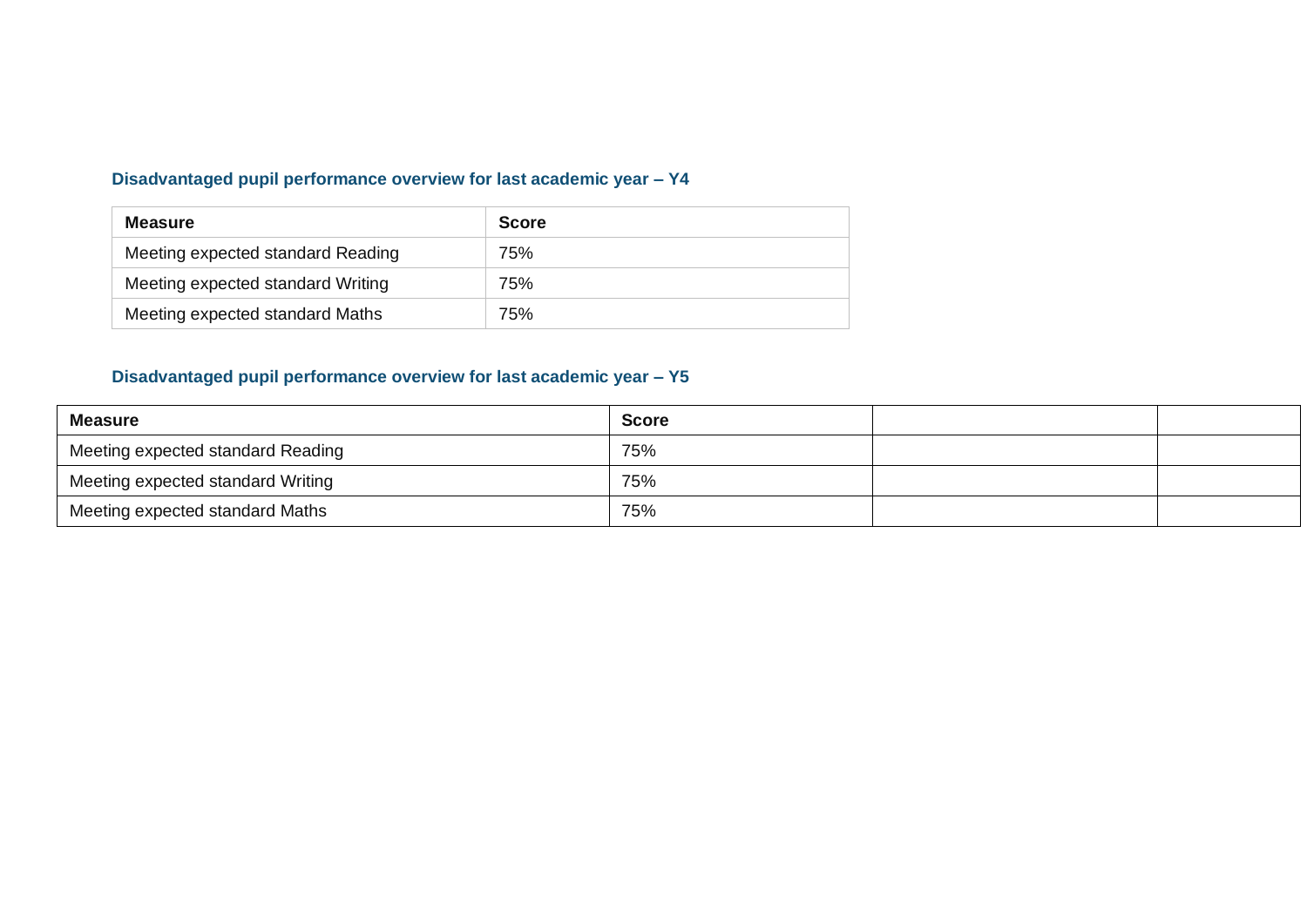|                  |   | <b>Barriers to future</b><br><b>attainment</b>                                          | <b>Desired outcomes</b>                                                                                                                                                                                                                                                                                                    | <b>Success criteria</b>                                                                                                                                                                                                                                                                                                                  | <b>Evaluation (October 2020)</b>                                                                                                                                                                                                                                                                                                                         |
|------------------|---|-----------------------------------------------------------------------------------------|----------------------------------------------------------------------------------------------------------------------------------------------------------------------------------------------------------------------------------------------------------------------------------------------------------------------------|------------------------------------------------------------------------------------------------------------------------------------------------------------------------------------------------------------------------------------------------------------------------------------------------------------------------------------------|----------------------------------------------------------------------------------------------------------------------------------------------------------------------------------------------------------------------------------------------------------------------------------------------------------------------------------------------------------|
| Internal Factors | A | Reading skills of children are<br>well below those expected of<br>children of their age | Improved reading skills - Y5 focus<br>group to read with greater fluency<br>Improved engagement in reading<br>for those not meeting ARE in<br>current Y2 and Y3<br>Improvements in attainment and<br>progress so that all children reach<br>their full potential<br>Improved attainment in phonics in<br>Reception and KS1 | Higher proportion of children can<br>blend sounds in order to read text<br>closer to their ARE<br>Children are reading within ARE and<br>are more positive about engaging<br>with text<br>Proportion of reception children<br>working confidently at phase 3 is<br>83%<br>Y1 Phonics pass rate is at or above<br>national $-$ aim is 83% | No data available due to lockdown<br>from March to July.<br>Phase 3 Phonics not addressed in<br>Reception and so will need<br>addressing in Y1 for these children<br>Y1 phonics pass rate<br>unmeasurable as tests did not take<br>place.<br>Review of reading and phonics<br>provision did take place so<br>provision for 2020/21 should be<br>improved |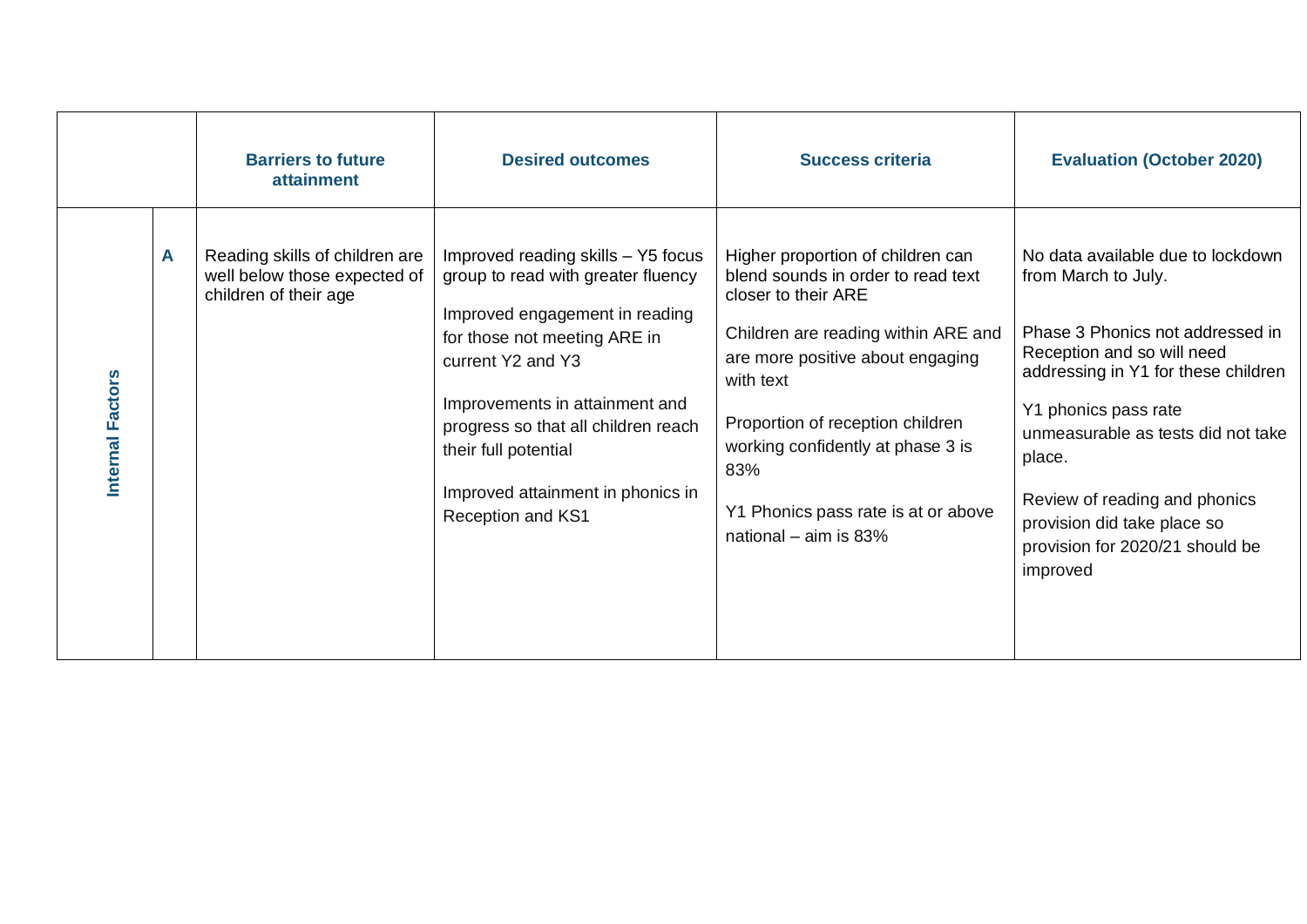| B | Attendance is below national<br>expectations                                                                                                                                        | Children with persistent absence<br>attend school more frequently and<br>consistently                                                                                   | Persistent absence is reduced and<br>overall attendance level is increased                                                                                                                           | National lockdown from March<br>meant that data was unreliable<br>Data from September 2019 to<br>March 2020 showed 94.6%<br>attendance rate. We were unable<br>to obtain the whole academic year<br>attendance due to covid-19                                                                                                                                                                 |
|---|-------------------------------------------------------------------------------------------------------------------------------------------------------------------------------------|-------------------------------------------------------------------------------------------------------------------------------------------------------------------------|------------------------------------------------------------------------------------------------------------------------------------------------------------------------------------------------------|------------------------------------------------------------------------------------------------------------------------------------------------------------------------------------------------------------------------------------------------------------------------------------------------------------------------------------------------------------------------------------------------|
| C | Poor social skills and ability<br>to regulate emotions in order<br>to be able to engage in the<br>curriculum<br>Lack of resilience when<br>approaching challenges<br>during lessons | Enable children to engage in class<br>and improve regulation of their<br>emotions<br>Greater awareness of GEMS and<br>ability to engage with challenges<br>and setbacks | Children have more time in class<br>and a higher proportion of successful<br>sessions within support provision<br>Children resolve their own problems<br>and lead ambassadors report<br>improvements | Behaviour intervention systems put<br>in place and children who were in<br>smaller nurture groups had most<br>positive outcomes<br>EHCPs acquired for 2 children and<br>applied for another child<br>Support allocated to specific<br>children and altered as needs<br>changed<br>Lockdown saw none of these<br>children in school and therefore<br>end of year solutions were<br>immeasurable |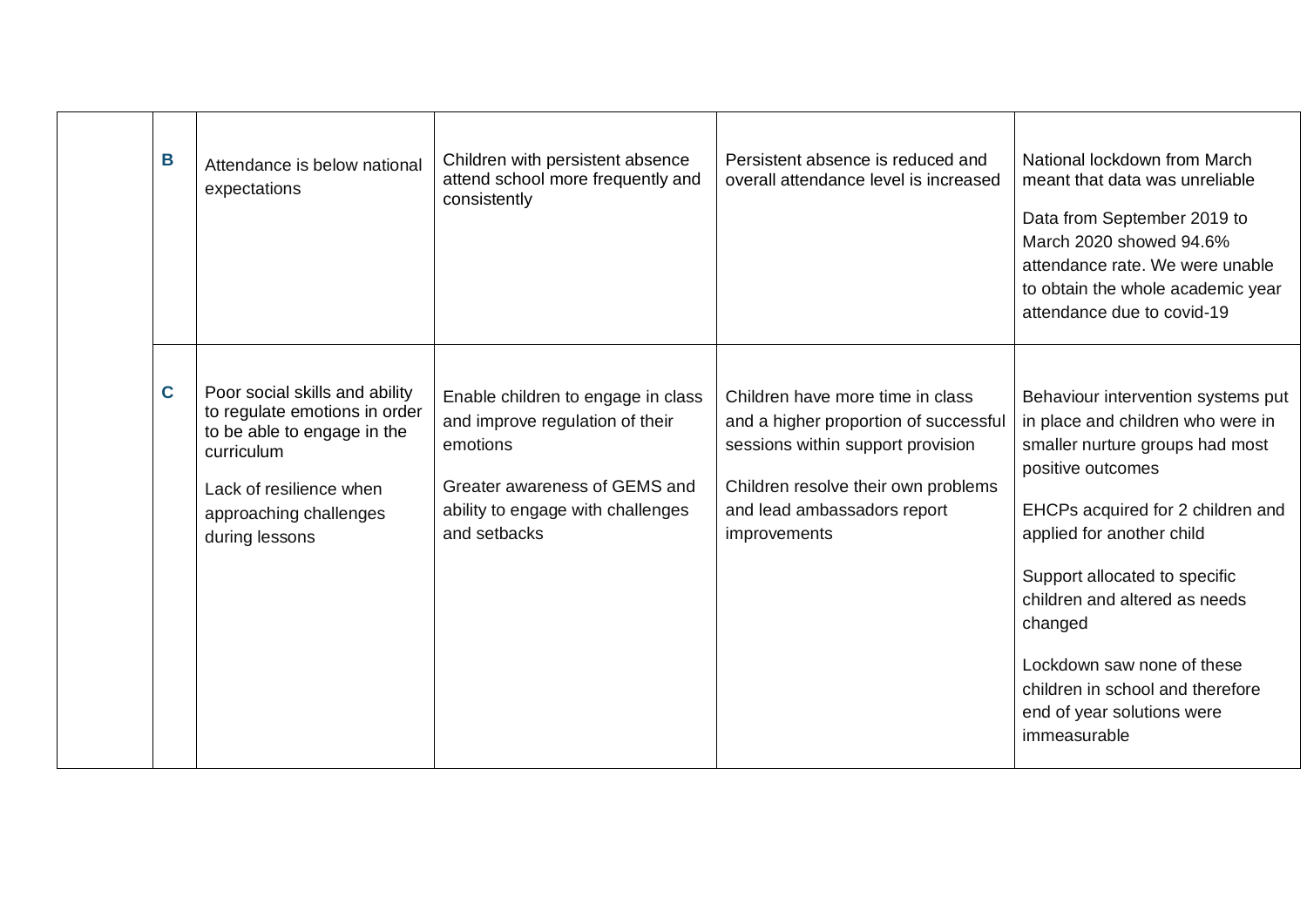|  | D | Poor speech, language and<br>communication skills | Children are able to communicate<br>effectively and engage with peers<br>and the curriculum                                                             | Speech targets are identified in<br>support plans and met                                                                                 | Allocation of funding to speech and<br>language therapy improved access<br>to assessments and therapy<br>Some continued during lockdown<br>and tbc next year                                                                                                                                                  |
|--|---|---------------------------------------------------|---------------------------------------------------------------------------------------------------------------------------------------------------------|-------------------------------------------------------------------------------------------------------------------------------------------|---------------------------------------------------------------------------------------------------------------------------------------------------------------------------------------------------------------------------------------------------------------------------------------------------------------|
|  | Е | High levels of poverty                            | Equitable access to school life and<br>opportunities to succeed<br>Children and parents recognise<br>the need to support the community<br>of the school | Actions from poverty proofing impact<br>on day to day life and special events<br>in school<br>Questionnaire results demonstrate<br>impact | Very successful - resources<br>provided for all children including<br>pencil cases and equipment in<br>school and also equipment<br>provided for home learning. Food<br>parcels and provision became a<br>huge part of lockdown with all<br>families given opportunity to<br>access the provision from school |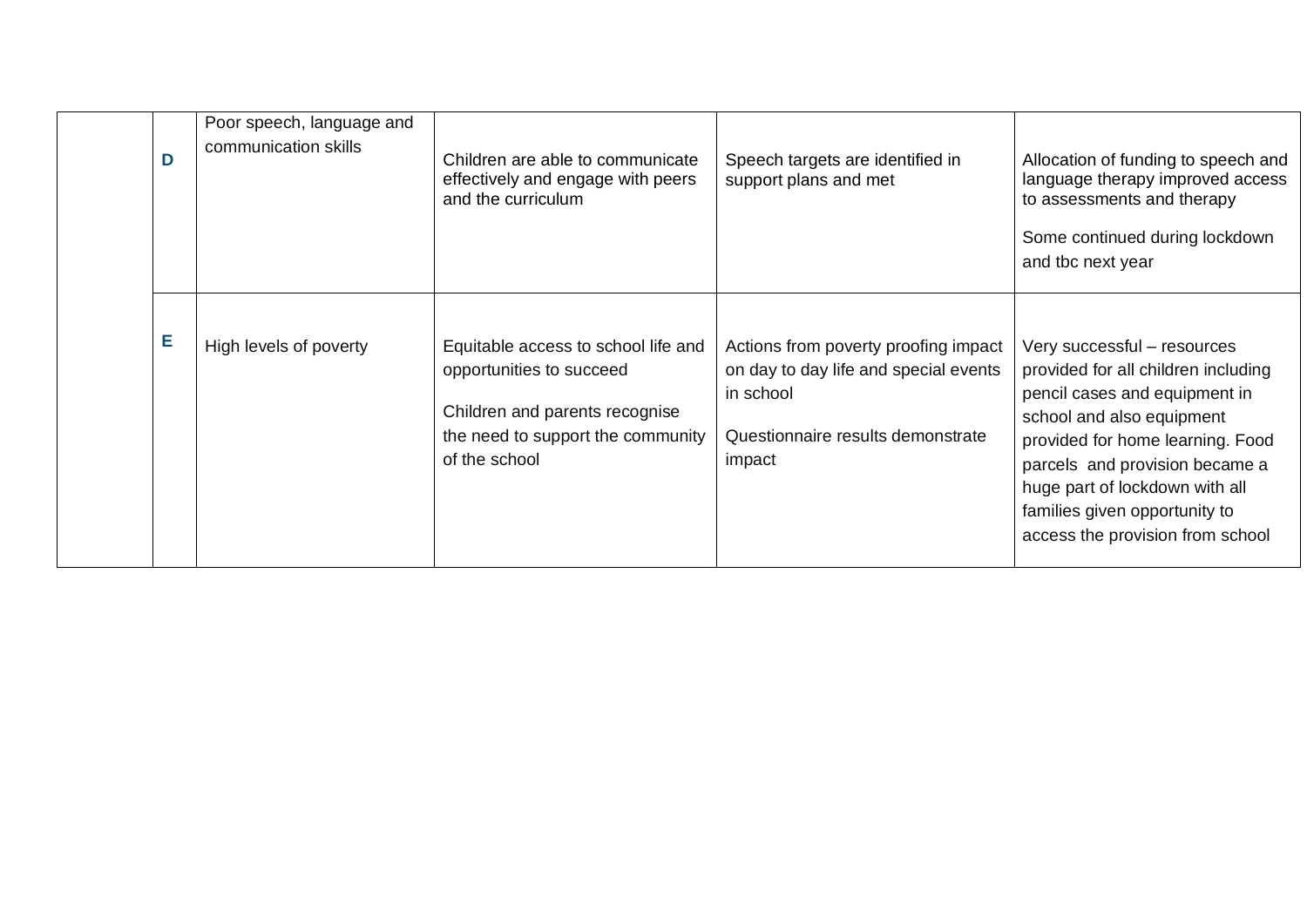|                         | F | Parents social, emotional<br>and mental health issues<br>and lack of confidence to<br>engage with school | Increased parental engagement<br>opportunities so there are<br>increased links between home,<br>school and the community | More constructive and regular<br>engagement with hard to reach<br>parents<br>Higher attendance at parental events<br>and meetings                                           | More engagement with hard to<br>reach parents through Pastoral<br>manager<br>Opportunities also through poverty<br>proofing (see above) to engage<br>with parents who otherwise would<br>not have involved in school<br>Welfare calls made during<br>lockdown increased engagement<br>from almost all parents |
|-------------------------|---|----------------------------------------------------------------------------------------------------------|--------------------------------------------------------------------------------------------------------------------------|-----------------------------------------------------------------------------------------------------------------------------------------------------------------------------|---------------------------------------------------------------------------------------------------------------------------------------------------------------------------------------------------------------------------------------------------------------------------------------------------------------|
| <b>External Factors</b> | G | Low level of enrichment<br>opportunities for children<br>outside of school                               | Increased provision outside and<br>within school hours                                                                   | Curriculum plans demonstrate<br>opportunities for children to<br>experience a wider range of<br>opportunities<br>After school clubs continue to<br>broaden life experiences | Curriculum planning developed to<br>include enrichment opps during<br>lockdown period with input from<br>children and staff who were<br>available<br>After school clubs did not take<br>place in Summer term but were<br>focussed on in curriculum planning                                                   |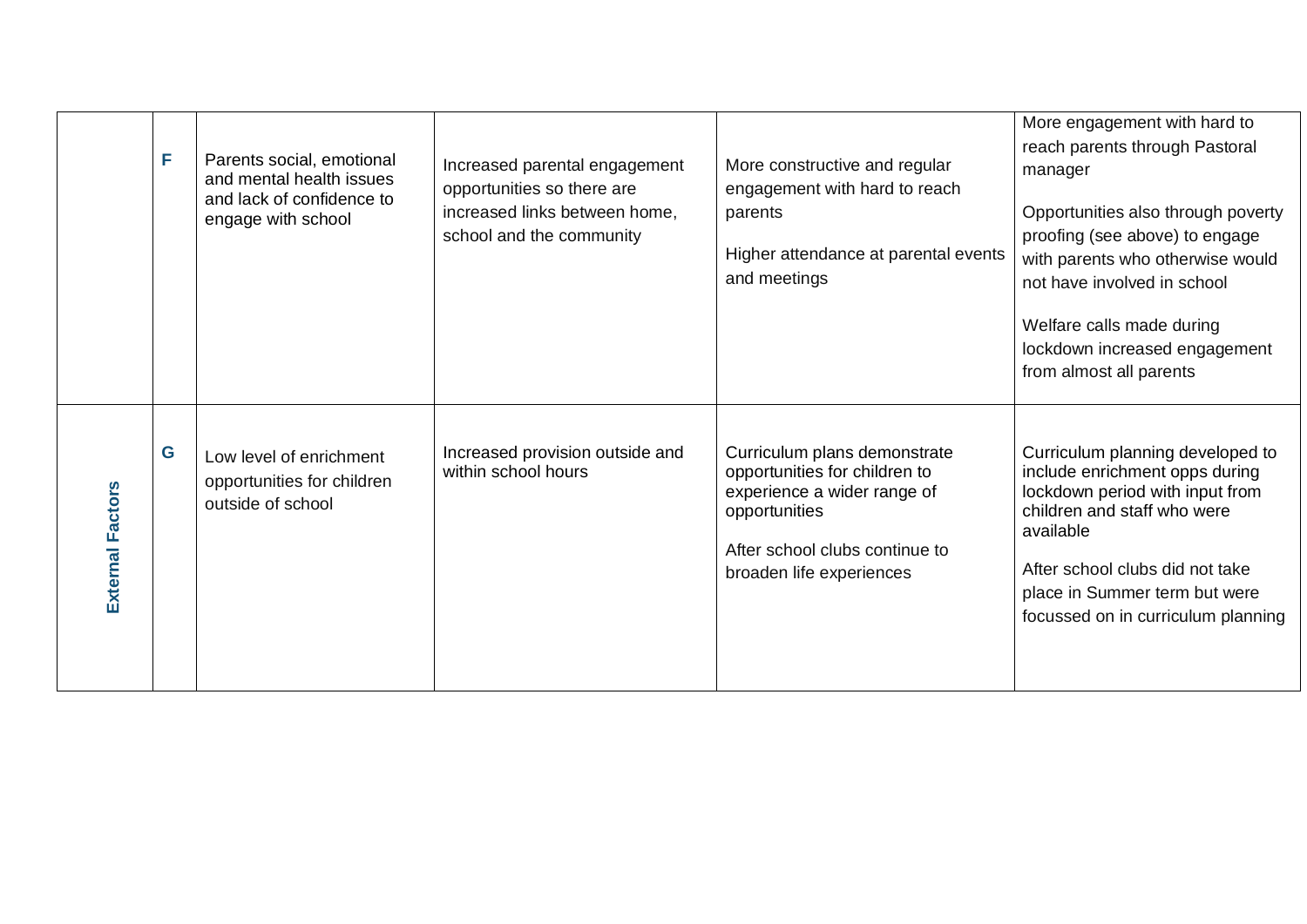| Н |  | Home issues affecting pupil<br>learning -substance misuse,<br>domestic violence and<br>forced separation | Families expectations of their<br>children are raised<br>Families are more supported with<br>issues affecting lives | Children access a higher level of<br>support<br>More staff deliver emotional support<br>in school<br>Children feel happier and more<br>positive in school | Pastoral manager in post with<br>almost complete focus of emotional<br>wellbeing of children<br>2 Listening Matters staff trained to<br>provide more support and<br>bereavement workers also in place<br>Proposal for next year is this gains<br>greater momentum |
|---|--|----------------------------------------------------------------------------------------------------------|---------------------------------------------------------------------------------------------------------------------|-----------------------------------------------------------------------------------------------------------------------------------------------------------|-------------------------------------------------------------------------------------------------------------------------------------------------------------------------------------------------------------------------------------------------------------------|
|---|--|----------------------------------------------------------------------------------------------------------|---------------------------------------------------------------------------------------------------------------------|-----------------------------------------------------------------------------------------------------------------------------------------------------------|-------------------------------------------------------------------------------------------------------------------------------------------------------------------------------------------------------------------------------------------------------------------|

# **Planned Expenditure Academic Year: 2019/20**

| Actions | Intended outcome | What is the evidence   | How will you ensure it | Staff lead | End of year |
|---------|------------------|------------------------|------------------------|------------|-------------|
|         |                  | and rationale for this | is implemented well    |            | evaluation  |
|         |                  | choice                 |                        |            |             |
|         |                  |                        |                        |            |             |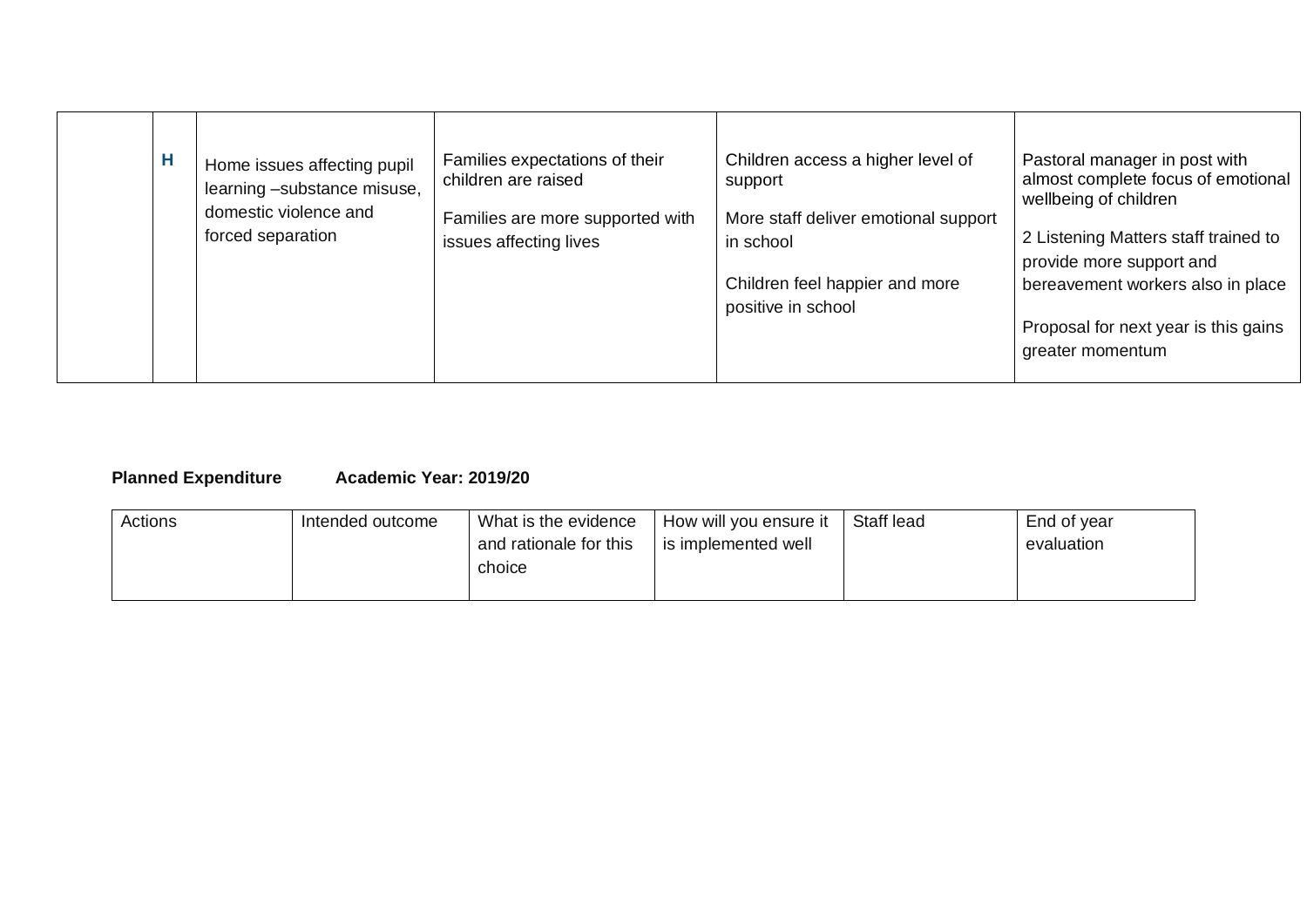| A                                                                                                                              |                                                                                                                                                                                                                 |                                                                                                                                                                                  |                                                                                                                                                                               |                                                        |                                                                                                                                                                                                                                                                    |
|--------------------------------------------------------------------------------------------------------------------------------|-----------------------------------------------------------------------------------------------------------------------------------------------------------------------------------------------------------------|----------------------------------------------------------------------------------------------------------------------------------------------------------------------------------|-------------------------------------------------------------------------------------------------------------------------------------------------------------------------------|--------------------------------------------------------|--------------------------------------------------------------------------------------------------------------------------------------------------------------------------------------------------------------------------------------------------------------------|
| <b>Implementation of</b><br><b>BUG CLUB home</b><br>and school reading<br>provision                                            | Improved access to<br>reading both at<br>home and at school<br><b>Trackable from Rec</b><br>to Y6 to monitor<br>progress for all<br>children<br><b>Matches Phonics</b><br>and Early Years<br>curriculum demands | Meets DfE<br>expectations<br>Approved provider<br><b>Elements of EEF</b><br>research projects can<br>be incorporated into<br>the scheme $-$ eg<br>PALS and reciprocal<br>reading | Whole programme<br>involves assessment<br>activities including<br>online challenges with<br>books allocated by<br>teachers to promote<br>better progress across<br>the school | Laura Macdonald,<br>Rebecca Charlton<br>and Liam Binks | CODE X was<br>purchased and<br>implemented in<br>spring term 2020<br>PALS project worked<br>well but stopped due<br>to covid - elements<br>of this project were<br>very successful eg<br>paired reading but<br>time constraints                                    |
| <b>Lunchtime staff</b><br>read with children<br>every day (approx<br>200 mins per day)<br><b>Reading Plus for Y5</b><br>and Y6 | Improved reading<br>skills - Y5 focus<br>group to read with<br>greater fluency<br>Improved<br>engagement in<br>reading for those not<br>meeting ARE in<br>current Y2 and Y3                                     | Y1 and Y2 data and<br>reading records<br>Progress trackers,<br>internal SIMs data<br>and national test<br>outcomes<br>Phonic checks and<br>children's assessment<br>books        | Regular review of<br>individual targets<br>through data collection<br>and pupil progress<br>meetings<br>Monitoring<br><b>VEO</b>                                              |                                                        | made it difficult to<br>implement<br>Lunchtime staff did<br>read with children<br>which improved<br>fluency for all and<br>some emotional<br>wellbeing support<br>Floppy Phonics;<br>All phonics books<br>now purchased and<br>matched to phases<br>in letters and |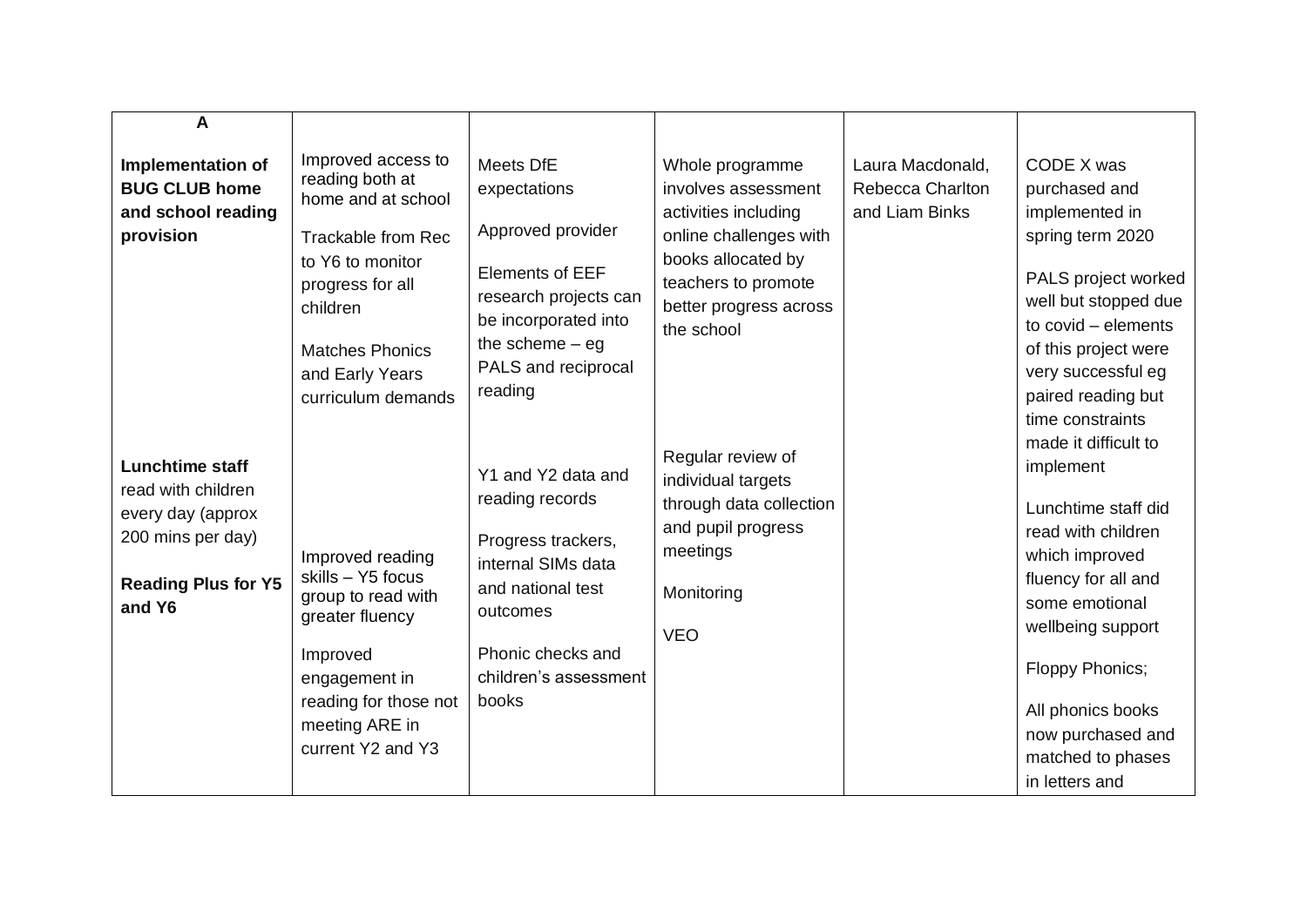|                     | Improvements in      |                 |                      |                            | sounds. More still to |
|---------------------|----------------------|-----------------|----------------------|----------------------------|-----------------------|
|                     |                      |                 |                      |                            |                       |
|                     | attainment and       |                 |                      |                            | be done with new      |
|                     | progress so that all |                 |                      |                            | reading scheme to     |
|                     | children reach their |                 |                      |                            | be purchased this     |
|                     | full potential       |                 |                      |                            | year                  |
|                     |                      |                 |                      |                            |                       |
|                     | Improved attainment  |                 |                      |                            |                       |
|                     | in phonics in        |                 |                      |                            |                       |
|                     | Reception and KS1    |                 |                      |                            |                       |
|                     |                      |                 |                      |                            |                       |
|                     |                      |                 |                      |                            |                       |
|                     |                      |                 |                      |                            |                       |
|                     |                      |                 |                      |                            |                       |
|                     |                      |                 |                      |                            |                       |
|                     |                      |                 |                      |                            |                       |
|                     |                      |                 |                      |                            |                       |
|                     |                      |                 |                      |                            |                       |
|                     |                      |                 |                      |                            |                       |
|                     |                      |                 |                      |                            |                       |
|                     |                      |                 |                      |                            |                       |
|                     |                      |                 |                      |                            |                       |
|                     |                      |                 |                      |                            |                       |
|                     |                      |                 |                      | <b>Total budgeted cost</b> | 11,550.00             |
|                     |                      |                 |                      |                            |                       |
|                     |                      |                 |                      |                            |                       |
|                     |                      |                 |                      |                            |                       |
| $\mathbf B$         |                      |                 |                      |                            |                       |
| <b>New Pastoral</b> | Children with        | Attendance data | Daily monitoring for | Lindsey Robson             | Pastoral Manager      |
|                     |                      |                 |                      |                            |                       |
| Manager post to;    | persistent absence   |                 | persistent absentees | (TLR Attendance)           | now in post and       |
|                     | attend school more   |                 |                      |                            |                       |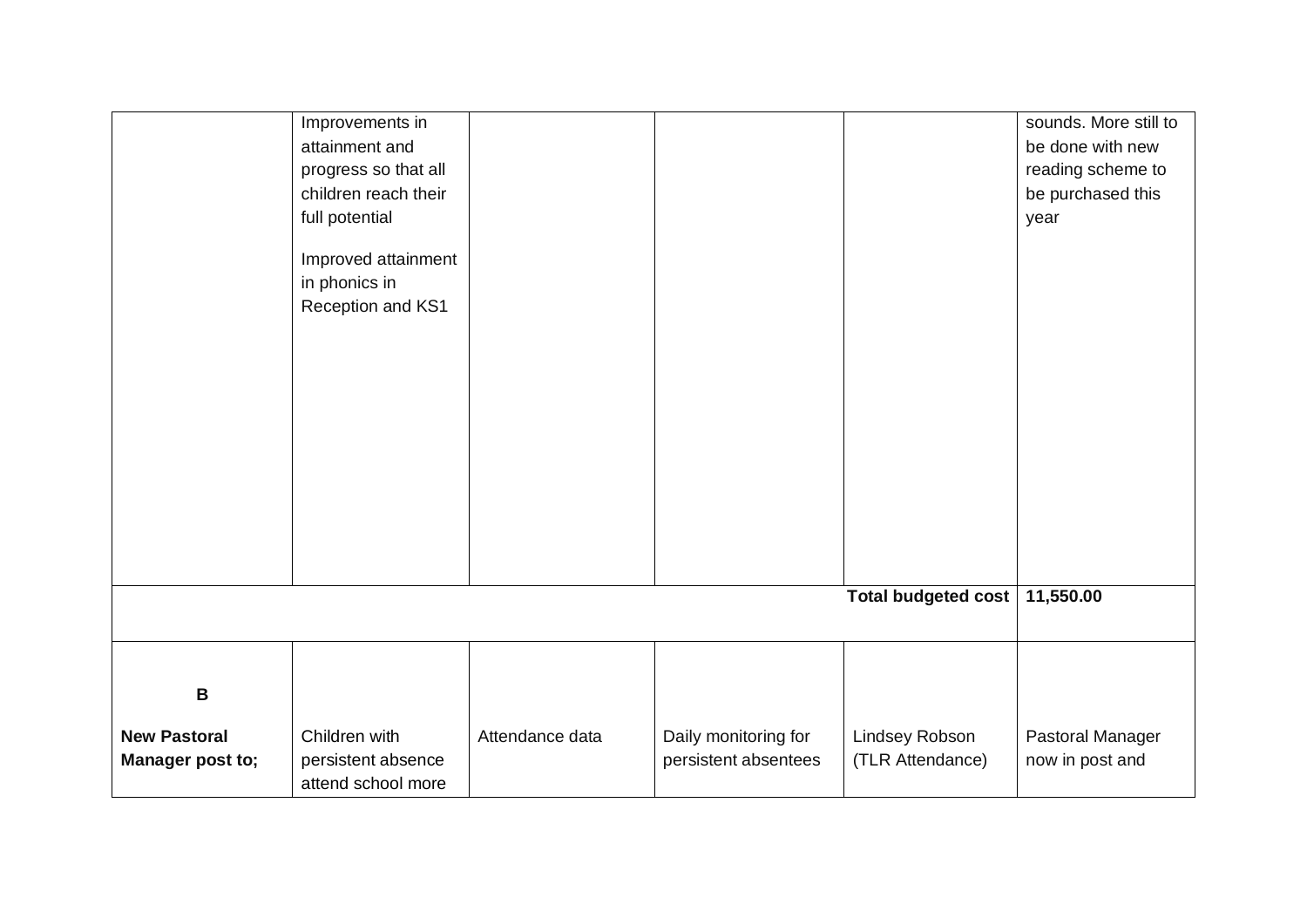| Carry out home visits      | frequently and | At least termly      | Pastoral Manager           | provided highly             |
|----------------------------|----------------|----------------------|----------------------------|-----------------------------|
|                            | consistently   | monitoring for whole |                            | effective provision.        |
| Make daily phone           |                | school attendance    |                            |                             |
| calls to absentees         |                |                      |                            | Role needs                  |
|                            |                | Termly reporting to  |                            | developing further to       |
| Undertake daily            |                | governors and        |                            | highlight exact focus       |
| monitoring of              |                | meeting with         |                            | due to complex              |
| attendance                 |                | attendance governor  |                            | needs of children in        |
|                            |                |                      |                            | school                      |
| Provide TA cover for       |                |                      |                            |                             |
| <b>TLR Attendance lead</b> |                |                      |                            | Reports to governors        |
|                            |                |                      |                            | regarding                   |
|                            |                |                      |                            | attendance are now          |
|                            |                |                      |                            | developing                  |
|                            |                |                      |                            |                             |
|                            |                |                      |                            | Pastoral manager            |
|                            |                |                      |                            | worked throughout           |
|                            |                |                      |                            | lockdown to support         |
|                            |                |                      |                            | families for                |
|                            |                |                      |                            | <b>Emotional Well being</b> |
|                            |                |                      |                            | and poverty proofing        |
|                            |                |                      |                            |                             |
|                            |                |                      | <b>Total budgeted cost</b> | £15,630.00                  |
|                            |                |                      |                            |                             |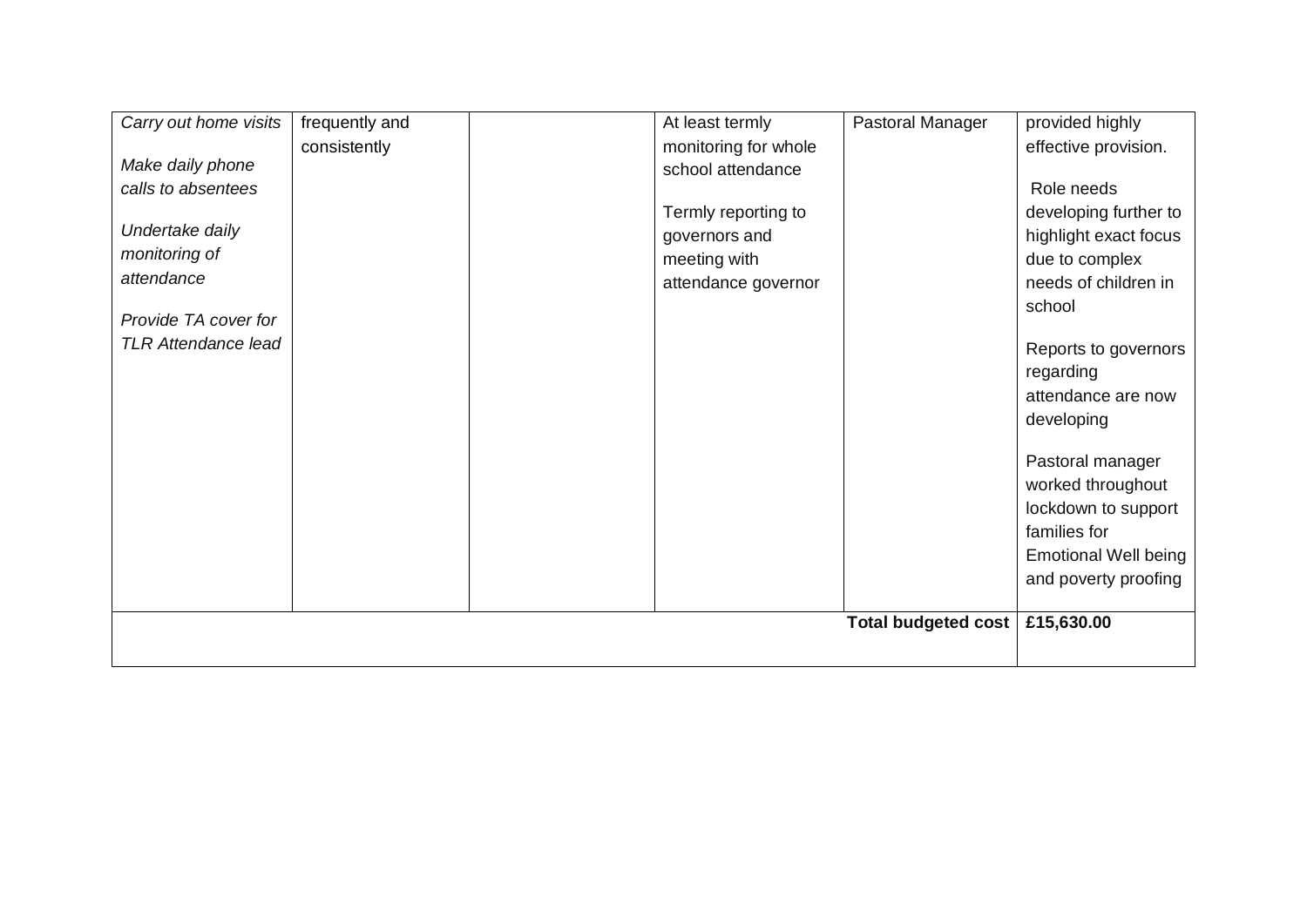| $\mathbf C$<br><b>New Pastoral</b><br><b>Manager post to</b><br>provide;<br><b>Pupil counselling</b><br><b>Tom Robson GEM</b><br>project<br>COL support -<br>councillor provision | Enable children to<br>engage in class and<br>improve regulation of<br>their emotions<br>Greater awareness<br>of GEMS and ability<br>to engage with<br>challenges and<br>setbacks | Behaviour tracking<br>sheets and progress<br>sheets<br>Rate of fixed term<br>exclusions<br>Percentage of returns<br>by lesson and<br>percentage of full time<br>returns to class<br>Pupil questionnaire<br>outcomes/feedback | Pupil leadership<br>meetings,<br>questionnaires<br>Feedback at end of<br>interventions<br><b>GEM</b> award outcomes<br>at end of each half<br>$term - KS2$<br><b>GEM</b> certificates for<br>EYs/KS1 | Head teacher<br>Katie Hunter (TLR -<br>Pupil Voice)<br>Pastoral Manager | Half termly gem<br>awards extremely<br>successful and will<br>be continued<br><b>Unfortunately Tom</b><br>Robson could not<br>come into school<br>and Counsellor<br>provision was<br>terminated due to<br>changes in funding<br>Impact of both,<br>however, very<br>positive within school |
|-----------------------------------------------------------------------------------------------------------------------------------------------------------------------------------|----------------------------------------------------------------------------------------------------------------------------------------------------------------------------------|------------------------------------------------------------------------------------------------------------------------------------------------------------------------------------------------------------------------------|------------------------------------------------------------------------------------------------------------------------------------------------------------------------------------------------------|-------------------------------------------------------------------------|--------------------------------------------------------------------------------------------------------------------------------------------------------------------------------------------------------------------------------------------------------------------------------------------|
|                                                                                                                                                                                   |                                                                                                                                                                                  |                                                                                                                                                                                                                              |                                                                                                                                                                                                      | <b>Total budgeted cost</b>                                              | £8,050.00                                                                                                                                                                                                                                                                                  |
| D<br><b>Speech and</b><br>Language<br><b>Therapists</b><br>0.5 each day on each<br>site                                                                                           | Children are able to<br>communicate<br>effectively and<br>engage with peers<br>and the curriculum                                                                                | Speech and language<br>assessments and<br>outcome progress<br>following therapy                                                                                                                                              | Speech and language<br>therapists reports to<br>school staff<br>Reported in support<br>plans                                                                                                         | <b>SENCO</b>                                                            | Provision stilted due<br>to lockdown although<br>some provision still<br>in place for children<br>whose parents<br>engaged. This<br>remains an essential                                                                                                                                   |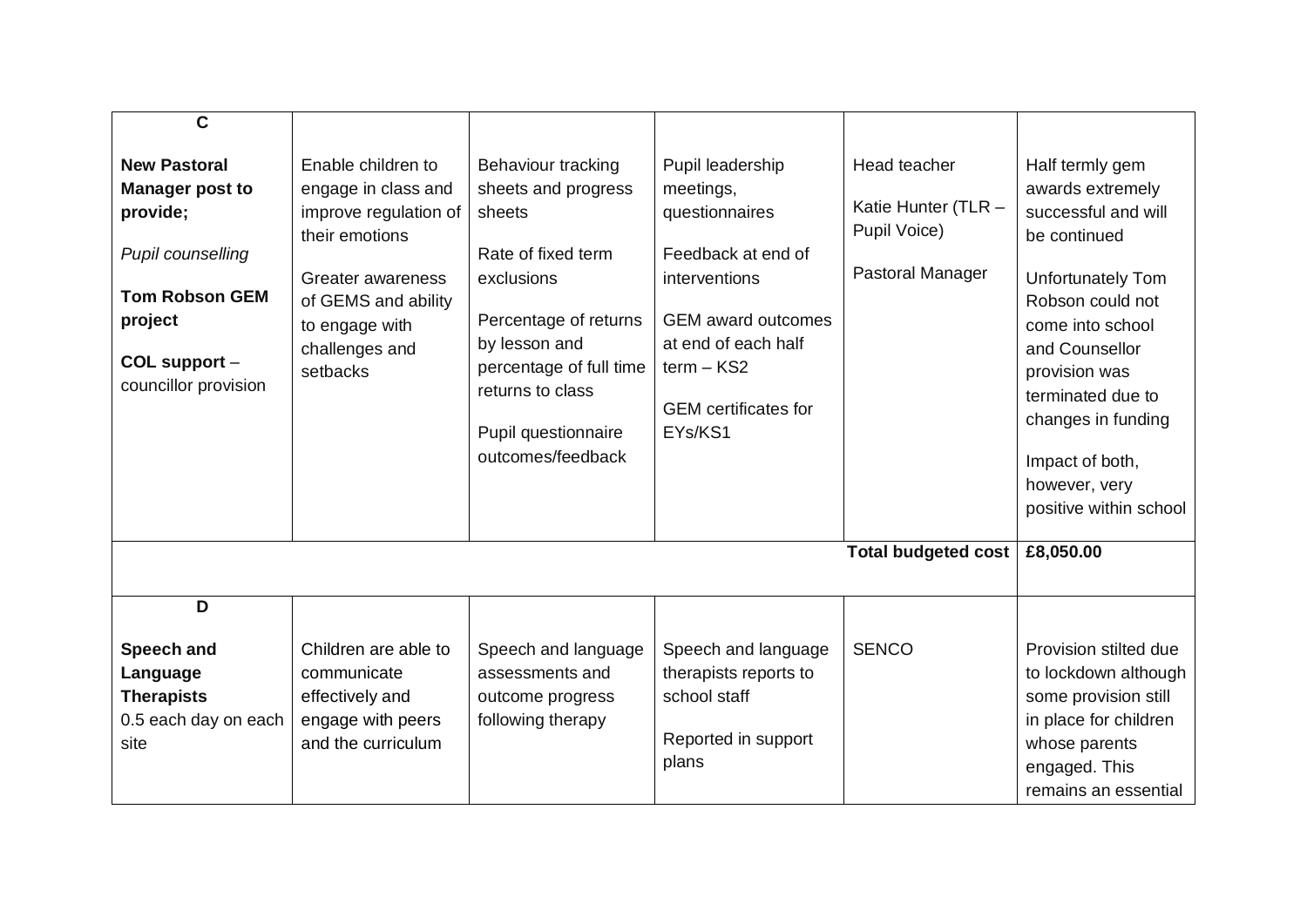| <b>Teaching</b><br><b>Assistants</b><br>Deliver interventions                                                                                            |                                                                                                                                                                     |                                                                         |                                                                                                                                | <b>Total budgeted cost</b>                                     | provision in our<br>school<br>£34,583.00                                                                                                                                                    |
|----------------------------------------------------------------------------------------------------------------------------------------------------------|---------------------------------------------------------------------------------------------------------------------------------------------------------------------|-------------------------------------------------------------------------|--------------------------------------------------------------------------------------------------------------------------------|----------------------------------------------------------------|---------------------------------------------------------------------------------------------------------------------------------------------------------------------------------------------|
| E<br><b>Children North-East</b><br>Poverty proofing<br>report and support<br><b>New Pastoral</b><br><b>Manager post</b><br>provides;<br>Poverty proofing | Equitable access to<br>school life and<br>opportunities to<br>succeed<br>Children and parents<br>recognise the need<br>to support the<br>community of the<br>school | Poverty proofing<br>report<br>Parent questionnaire<br>feedback/outcomes | Termly report to<br>governors<br>Involvement of<br><b>Accessibility Team</b><br>(minutes of meetings<br>provided to governors) | Head teacher<br>Pastoral Manager                               | Pastoral manager<br>supporting poverty<br>proofing project<br>particularly during<br>lockdown<br>Additional member<br>of support staff also<br>engaging in this $-$<br>role to be developed |
|                                                                                                                                                          |                                                                                                                                                                     |                                                                         |                                                                                                                                | <b>Total budgeted cost</b>                                     | £8,250.00                                                                                                                                                                                   |
| F<br><b>New Pastoral</b><br><b>Manager post</b><br>provides;<br>Parent support<br>advisor duties                                                         | Increased parental<br>engagement<br>opportunities so<br>there are increased<br>links between home,                                                                  | Low attendance at<br>meetings, events and<br>celebrations               | Monitoring of parental<br>attendance                                                                                           | Individual class<br>teachers<br><b>SLT</b><br>Pastoral Manager | <b>PSA and Pastoral</b><br>manager continue to<br>encourage parents<br>to engage with<br>varied success.                                                                                    |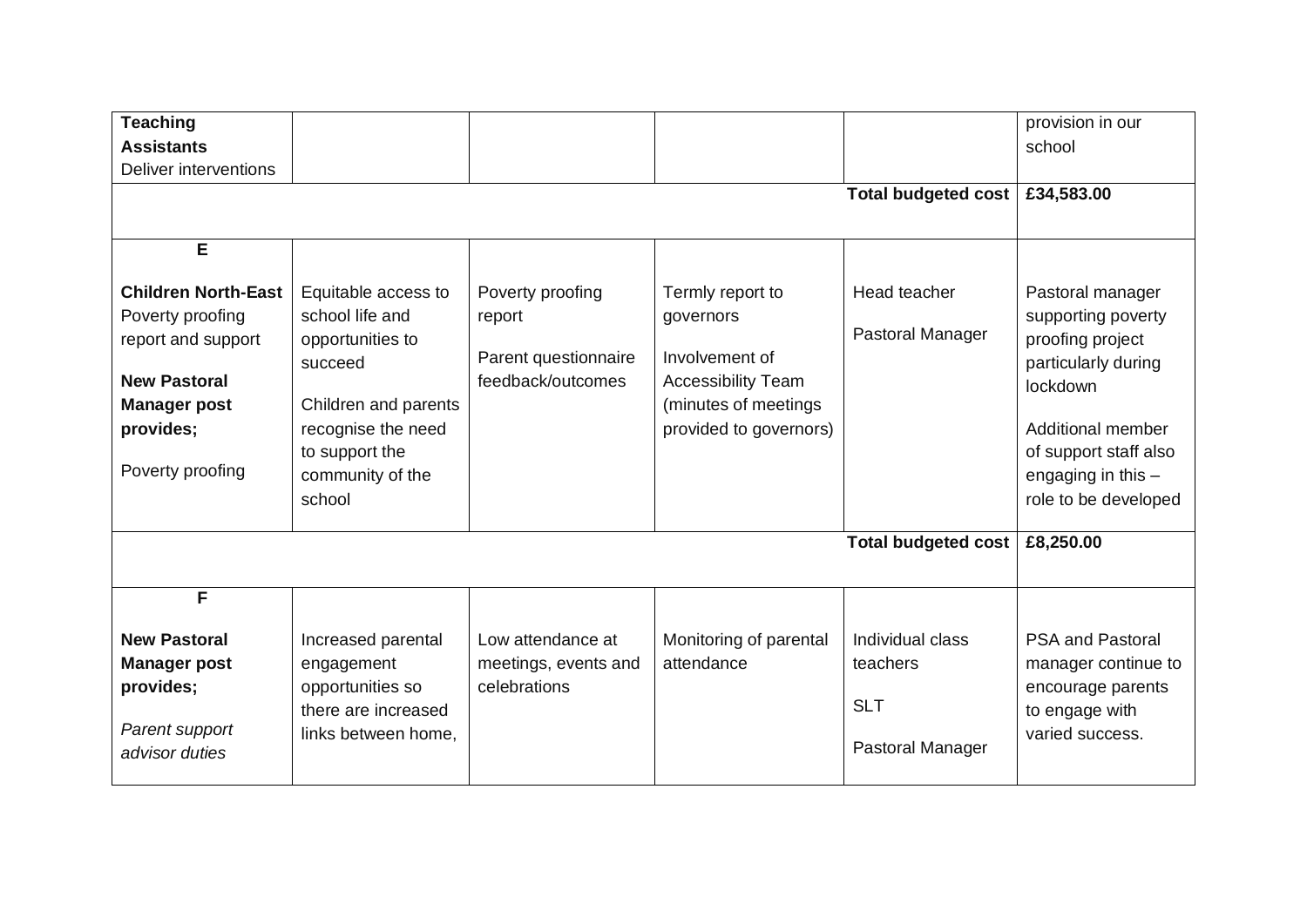| COL support -<br><b>Parent Support</b><br>Advisor 0.5 per week<br>G                                                                                                                                                                                                                      | school and the<br>community                               |                                                                                                                                                                                                                                                                 |                                                                                                | Total budgeted cost   £7,900.00                                            | No events during<br>summer term due to<br>lockdown                                                                                                                                                                                                                      |
|------------------------------------------------------------------------------------------------------------------------------------------------------------------------------------------------------------------------------------------------------------------------------------------|-----------------------------------------------------------|-----------------------------------------------------------------------------------------------------------------------------------------------------------------------------------------------------------------------------------------------------------------|------------------------------------------------------------------------------------------------|----------------------------------------------------------------------------|-------------------------------------------------------------------------------------------------------------------------------------------------------------------------------------------------------------------------------------------------------------------------|
| Supply teachers -<br>to release teachers.<br>enabling planning<br>time<br><b>Brian Honor sports</b><br>skills after school<br>club provision<br>Circurama circus<br>skills clubs and<br>provision<br>Teatime club -<br>extended at Infant<br>site and new<br>provision at Junior<br>site | Increased provision<br>outside and within<br>school hours | Poverty proofing<br>Children's language<br>use and breadth of<br>vocabulary through<br>exposure to new<br>experiences and<br>literature<br>Attendance at after<br>school clubs<br>Questionnaires<br>regarding pupil choice<br>Pupil Leadership<br>Team meetings | Attendance registers<br>from clubs<br>Questionnaire<br>outcomes/feedback<br><b>PLT</b> minutes | Katie Hunter (TLR<br>Pupil Voice)<br><b>Class teachers</b><br>Head teacher | Termly<br>EVALUATION;<br><b>BH</b> and Circ<br>continues to be<br>successful with<br>excellent<br>engagement<br>Teatime clubs both<br>providing support to<br>families requiring<br>additional care and<br>both operating on<br>the two sites after<br>school every day |
|                                                                                                                                                                                                                                                                                          |                                                           |                                                                                                                                                                                                                                                                 |                                                                                                | <b>Total budgeted cost</b>                                                 | £34,920.00                                                                                                                                                                                                                                                              |